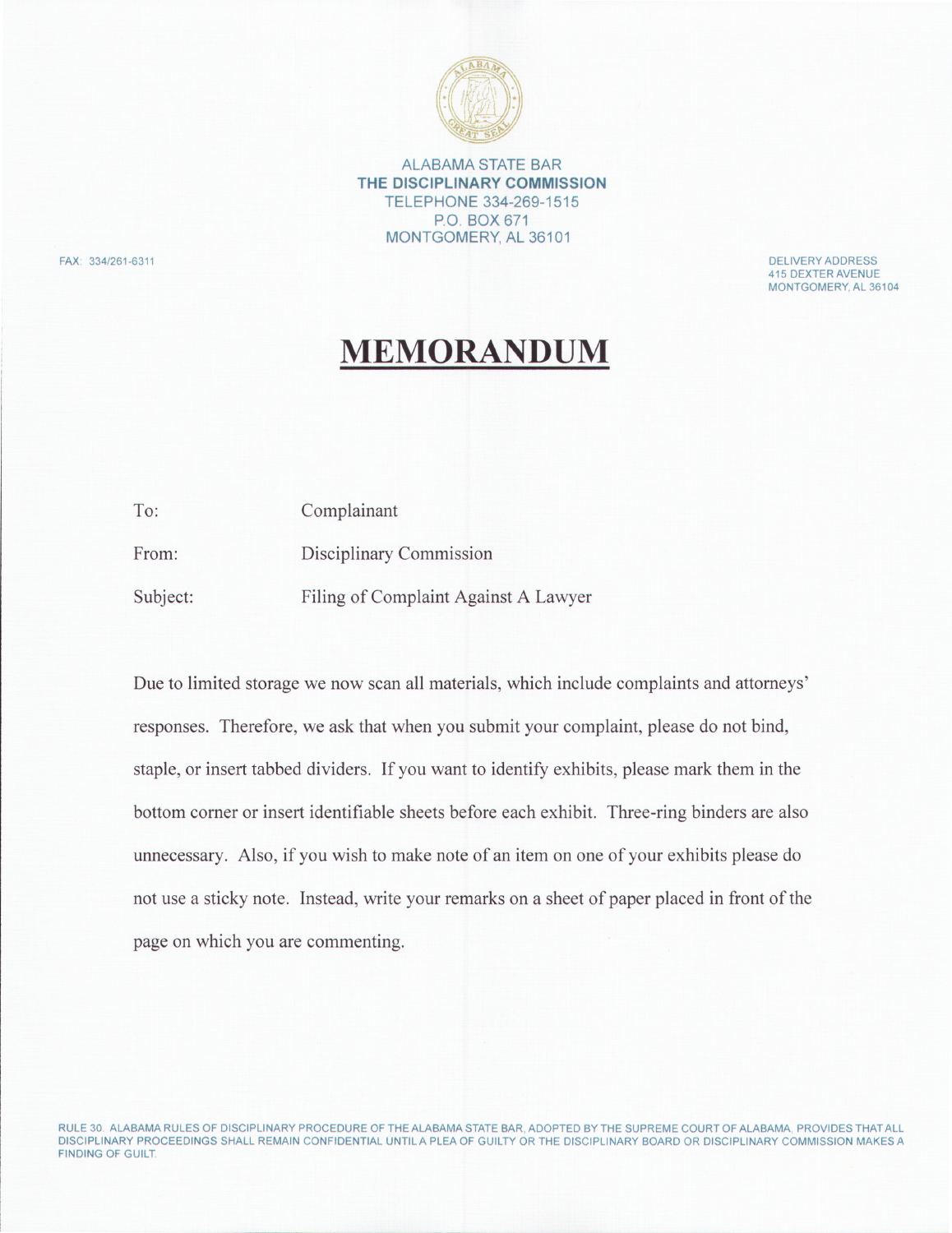# **IMPORTANT!**

Read this brochure before completing the attached complaint form.

# Complaints Against Alabama Lawyers

T his brochure is for anyone who is considering filing a complaint against a lawyer with the A labama State Bar. It explains how and where to file a complaint against an A labama lawyer. The Supreme Court of A labama, through the A labama State Bar, regulates lawyer conduct in this state. Filing a complaint is a very serious matter.

# Filing a Complaint

A ll lawyers who practice law in A labama must be members of the A labama State Bar. T he A labama State Bar's grievance system was established by the Supreme C ourt of A labama to enforce uniform standards of professional conduct for lawyers. Filing a complaint should not take the place of communicating with your lawyer in an attempt to resolve differences. If your problem is the result of a misunderstanding or a breakdown in communication, the problem may be solved by a candid talk with your lawyer. If you have made a sincere effort to resolve your problem and still believe that the lawyer may have violated an ethics rule, file your complaint. A complaint should not be made lightly or used to try to gain an advantage in your transactions with a lawyer. A lawyer who is accused of misconduct suffers whether or not he is found to be at fault. M ore than a claim of misconduct is needed to justify discipline. It takes evidence—proof.

# How To File a Complaint

A fter you have completed reading this brochure, you must submit your complaint by using the enclosed C omplaint Form. A dditional pages may be attached. A ttach copies of any documents that support your allegations. Please do not send original documents. T he Bar will not copy your documents and return them to you. T he complaint should be signed, in the presence of, and notarized by a notary public. T he A labama State Bar does not charge you fees or costs for filing your complaint against an A labama lawyer.

## What Happens After You File a Complaint

A ll complaints filed with the A labama State Bar are reviewed by Bar counsel to determine if the complaint has sufficient merit to warrant a full investigation. In most cases, a copy of your complaint is sent to the lawyer for a response. Once the lawyer's response is received, your complaint and his response will be reviewed again by Bar counsel to determine what further action, if any, should be taken. Y ou will be sent written notification of the decision. If it is determined that there is insufficient evidence to merit a formal investigation, then you will be notified. H owever, if there is sufficient information to establish that an ethics violation possibly occurred, a formal investigation will be opened. Some investigations will be sent to local Bar grievance committees, and others will be investigated by the Bar.

T he processing of most formal investigations at this stage can take anywhere from six to eighteen months, depending on the complexity of the situation. Y ou will be notified in writing about the outcome of your complaint. Y ou may be contacted during the investigation. If a hearing is held before the Disciplinary Board, you may be required to attend and testify.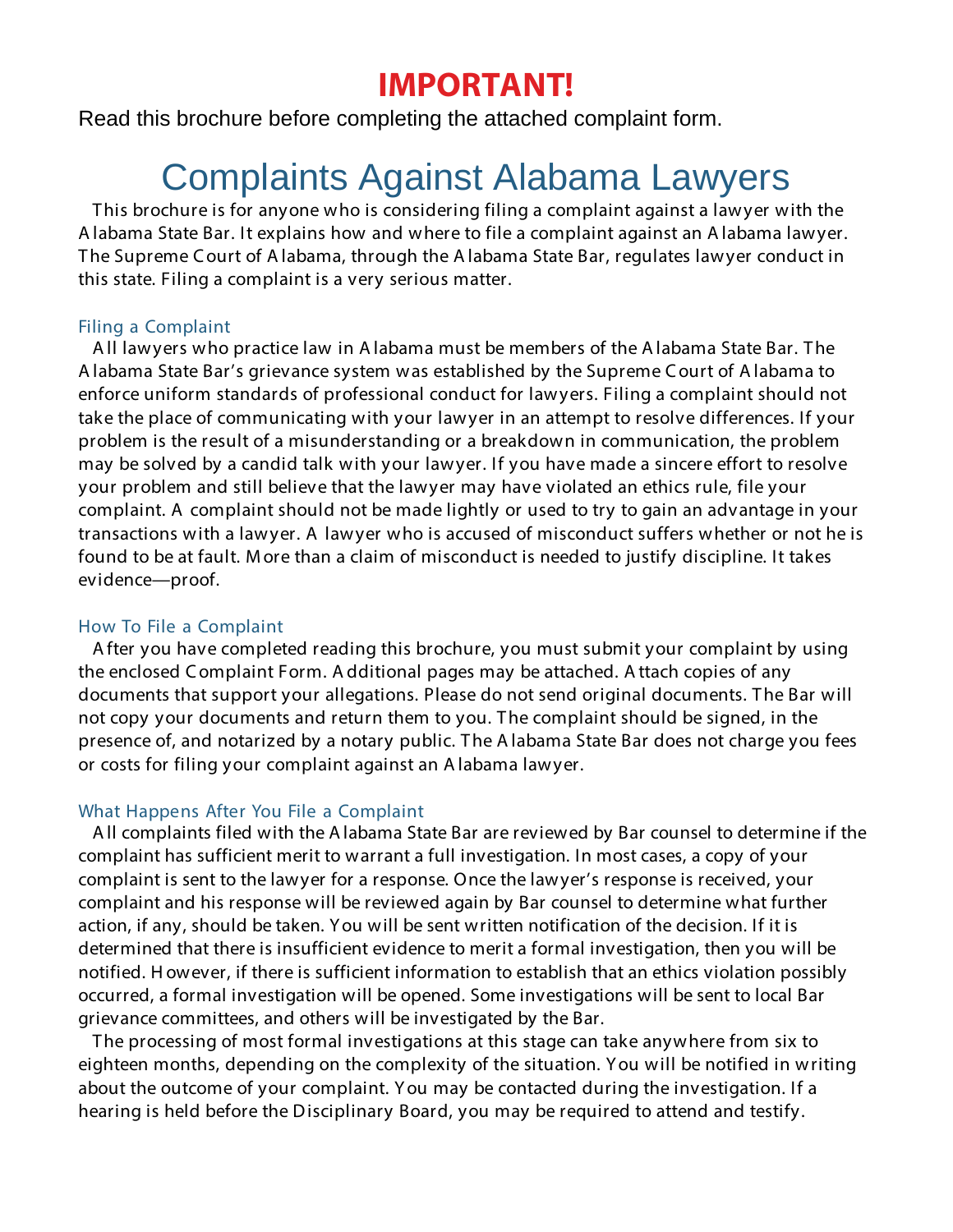#### What the Complaint Process Cannot Do

- R ecover money damages;
- Set aside a criminal conviction;
- M ake the lawyer take action you wish him or her to take;
- Offer assistance with your pending legal matter or provide legal advice;
- Substitute for other civil or criminal

remedies;

- Resolve disputed lawyer's fees (see "Fee Disputes");
- Punish the rude behavior of a lawyer;
- A ssist with complaints against sitting judges;

• A ddress allegations that lawyers acting as guardians ad litem have taken positions with which you disagree; or

• R esolve disputes over debts of a lawyer, such as a lawyer's failure to pay a bill to you.

N ot all allegations of misconduct amount to a violation of an ethics rule. A n honest disagreement between a lawyer and client about the handling of a case is not misconduct. A mistake or error of judgment is not a cause for discipline.

#### What Happens If It Is Determined That a Lawyer Violated an Ethics Rule

If the Disciplinary Commission determines that the lawyer has violated an ethics rule, they may impose discipline. T he lawyer is notified of the C ommission's decision. T he lawyer is normally given 14 days to: (1) accept the proposed discipline; (2) request reconsideration upon submitting additional evidence; or (3) demand formal charges and a hearing.

#### How a Lawyer May Be Disciplined

Probation - The lawyer will be monitored, may be required to report to a disciplinary authority, and his practice may be restricted during a specific period of time.

Private reprimand - A written reprimand, signed by the President of the A labama State Bar is sent to the lawyer and placed in the lawyer's permanent file.

Public reprimand - T here are two types. In both, the lawyer must appear before a public meeting of the Board of Bar C ommissioners, where the reprimand will be read to him by the President of the A labama State Bar. H owever, one type of public reprimand will be published in both the local newspaper where the lawyer practices and T he A labama L awyer (a publication that is distributed to all members of the A labama State Bar). T he other type of public reprimand is published only in The A labama Lawyer. These reprimands are also placed in the lawyer's permanent file.

Suspension - The lawyer is suspended from practicing law for a specific amount of time, ranging from 45 days to five years. Depending on the length of suspension, lawyers may be reinstated to practice law without a hearing. In some cases a lawyer may not resume the practice of law until reinstated after public notice and a hearing.

Disbarment - The lawyer is disbarred. A disbarment is for a period of five years. The lawyer must petition the Bar for reinstatement in order to be allowed to resume the practice of law.

#### Fee Disputes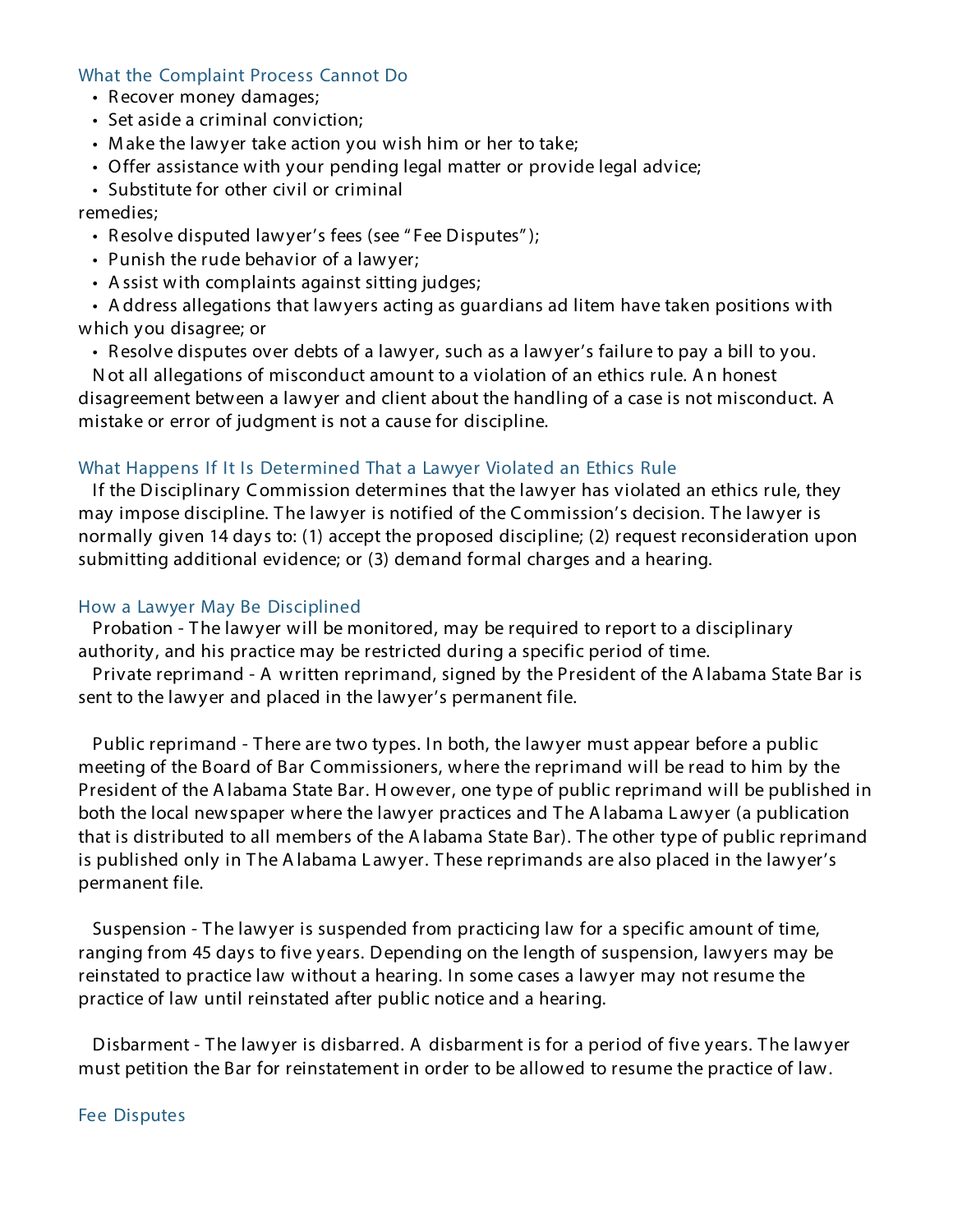Fee disputes are not handled by the A labama State Bar's grievance system because fee disputes generally do not involve questions of ethics or professional conduct.

# Client Security Funds

T he C lient Security Fund was established by the A labama State Bar to provide reimbursement to individuals who have lost money or property due to the dishonesty of an A labama lawyer. A ll claims are investigated by the C lient Security Fund C ommittee. R eimbursement is made at the discretion of the C lient Security Fund C ommittee in appropriate cases. T here is no right to reimbursement and reimbursement is limited. T he Fund is a remedy of last resort for those who cannot obtain reimbursement from other sources. It you wish to make application to this fund please contact the A labama State Bar for additional information.

## Who Will Know About Your Complaint and the Information Provided to the Bar

In most instances, the lawyer will be sent a copy of your complaint and copies of the information you provide. The rules of the Supreme Court of A labama require that the A labama State Bar treat all inquiries and complaints filed with the Office of G eneral C ounsel as confidential, unless discipline has been imposed. H owever, during the course of the investigation, the investigator may need to contact witnesses for additional information.

Y ou, as the complainant, have absolute immunity from suit for filing your complaint. W itnesses who may be required to testify at a hearing also have immunity from suit resulting from their participation in the grievance process.

Y our complaint will receive the A labama State Bar's prompt attention and every attempt will be made to resolve your complaint in a manner which is fair to both you and the lawyer.

> A labama State Bar C enter for Professional R esponsibility 415 D exter A venue M ontgomery, A L 36104 334-269-1515 www.alabar.org

Single copies of this brochure and others are free upon request by contacting the Alabama State Bar at the above listed number or Web site.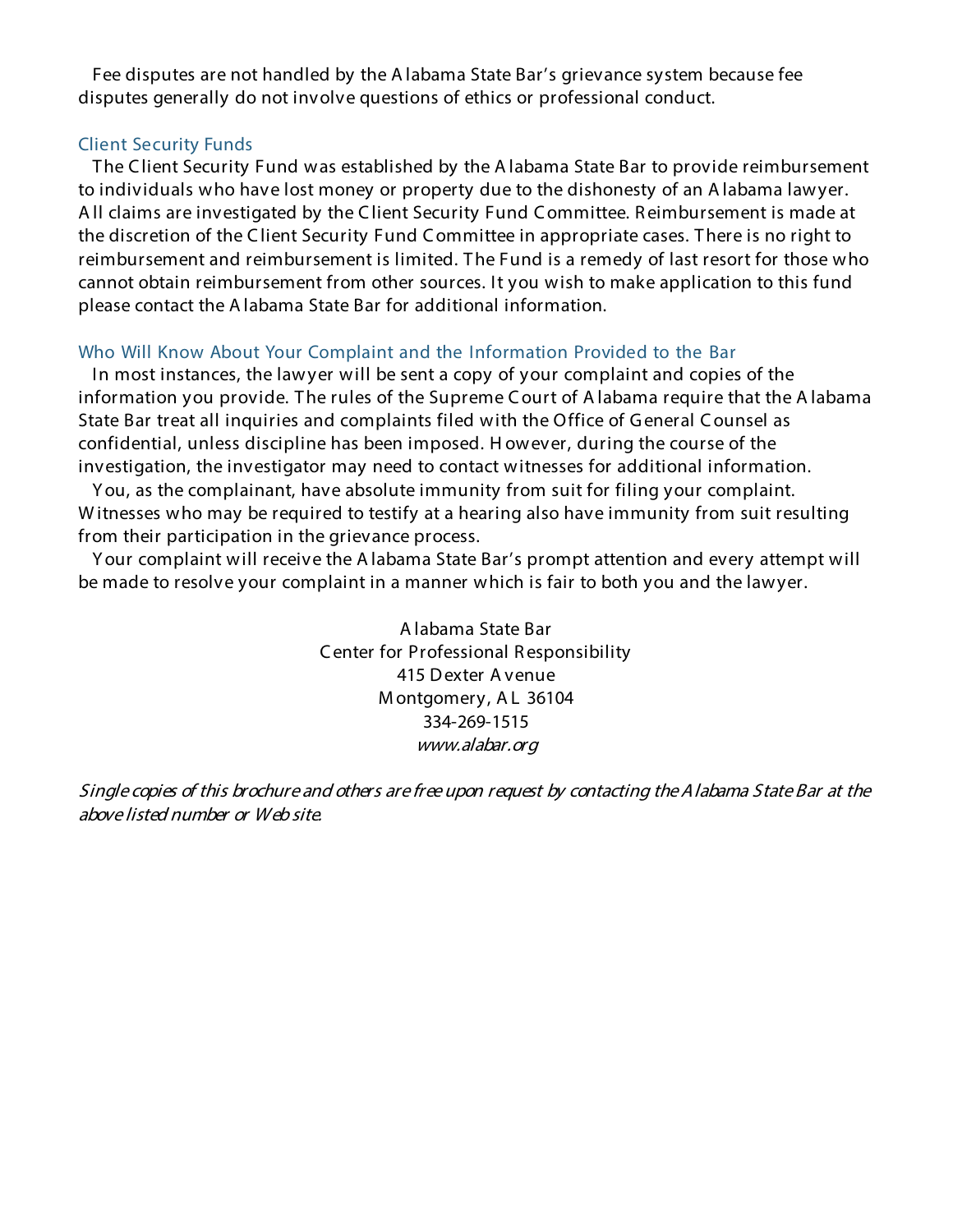# **COMPLAINT AGAINST A LAWYER**

**Return your completed form to:**

**Alabama State Bar Disciplinary Commission P. O. Box 671 Montgomery, AL 36101-0671**

## **NAME AND ADDRESS OF COMPLAINANT**

\_\_\_\_\_\_\_\_\_\_\_\_\_\_\_\_\_\_\_\_\_\_\_\_\_\_\_\_\_\_\_\_\_\_\_\_\_\_\_

#### **NAME AND ADDRESS OF ATTORNEY AGAINST WHOM YOUR COMPLAINT IS MADE**

| Last Name,<br><b>First Name</b>                             |                                             |
|-------------------------------------------------------------|---------------------------------------------|
| Address                                                     | Last Name,<br><b>First Name</b>             |
| E-mail Address                                              | Name of Law Firm Where Attorney is Employed |
| City, State, ZIP Code                                       | Address                                     |
| Telephone Number(s)                                         | City, State, ZIP Code                       |
| Name & Relationship of Person Who Can Always Contact<br>You | Telephone Number(s)                         |
| Telephone Number(s)                                         |                                             |
| On what date did the alleged ethics violation occur? _      |                                             |
| What was your fee arrangement with the attorney?            |                                             |

## **COMPLAINT INSTRUCTIONS**:

- 1. If you have a complaint against more than one attorney, use a SEPARATE complaint form for each attorney, with the details and relevant exhibits attached to each separate complaint. If you are filing more than one complaint, do not combine your complaint details or your exhibits into one document, or make a specific comment about a complaint filed against another attorney, or it will be returned to you. We will not accept complaints against law firms.
- 2. Send your complaint with an original notarized signature. We will not accept a copy of your signature.
- 3. State specifically, on each individual complaint, what the attorney did or failed to do which you believe constitutes unethical conduct, and when it occurred.
- 4. Attach **COPIES** of any receipts, contracts, or other documents which are important to the complaint, to the back of each individual complaint. Keep your own original documents.
- 5. Please, do not bind your complaint. Type or write your complaint legibly in ink so it can be copied.
- 6. You may add more pages to this form if necessary.
- 7. If you believe that drugs, alcohol or mental disability affected the lawyer's representation, please state what facts support your belief.
- 8. This matter is confidential at this stage of the proceedings, until the Disciplinary Commission or Board has acted.